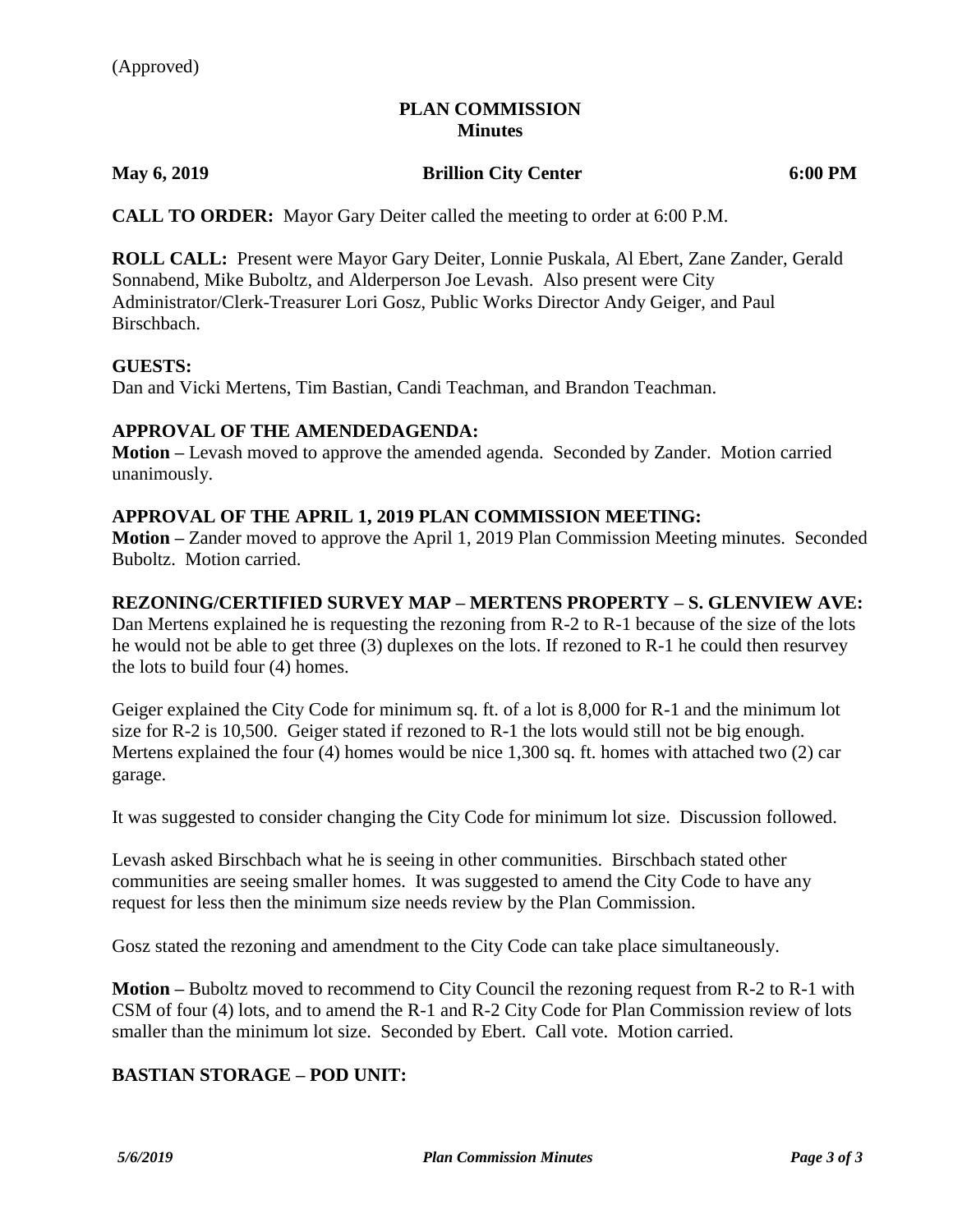### (Approved)

Tim Bastian explained he is requesting to place a POD Unit on his property as a permanent building to be used for storage of his equipment to maintain the property and a small office space. He would side it to match the other units.

Birschbach stated as long as it is fastened down and sided to look the same and as long as it is treated as a structure, he is fine with it. Bastian stated it would have a service door and a small window. Discussion followed.

**Motion –** Levash moved to approve the Bastian Storage POD Unit as proposed. Seconded by Zander. Call vote. Motion carried.

Zander stressed that this be watched and not to allow them in every situation. Need to be reviewed on a case by case basis.

### **ZONING – ANNEXED PROPERTY – BRILLION IRON WORKS DEVELOPMENT:**

Gosz explained with the recent annexation of the Brillion Works development property, the property was temporily zoned Heavy Industrial District (I-2). Per City Attorney King, State Statute does not establish a specific deadline for having the property permanently zoned, however the Plan Commission should proceed to have the property permanently zoned as soon as practicable after annexation. Also, Gosz explained she received a notice from the County Clerk that the City will need to create a new Ward for the annexed property, even if there are no electors on the property. A Ward cannot cross over County Supervisory Districts and the annexation ordinance was adopted to include the property in Ward 3. The Plan Commission can recommend the permanent zoning and designate the new Ward in one ordinance.

Geiger stated his recommendation would be to keep the zoning the same as the remainder of the property which is currently zoned Heavy Industrial (I-2). A lot of changes to the zoning will happen over time as the property is developed.

**Motion –** Levash moved to recommend to City Council to amend the annexation zone to permanent I-2 and to change the Ward designation per the County Clerk's recommendation. Seconded by Zander. Call vote. Motion carried.

### **ZONING CODE AMENDMENTS:**

#### **1. Accessory Buildings:**

Geiger explained there was a recent appeal for an attached garage to exceed the maximum size of 960 sq. ft. He asked the Plan Commission if the maximum size should be increased. He cautioned if it is raised the variance requests may become higher. Birschbach explained he has received three (3) permit applications that had the size of the garage larger than 960 sq. ft. The property owners reduced the size of the garage to meet City Code. However, this triggered the need to bring it to the Plan Commission's attention to review the City Code.

Discussion followed.

It was suggested to set the size not to exceed the house. It was suggested to only regulate detached garages and to keep it at 960 sq. ft. Gosz suggested Geiger and Birschbach review this and bring a recommendation to a future Plan Commission meeting.